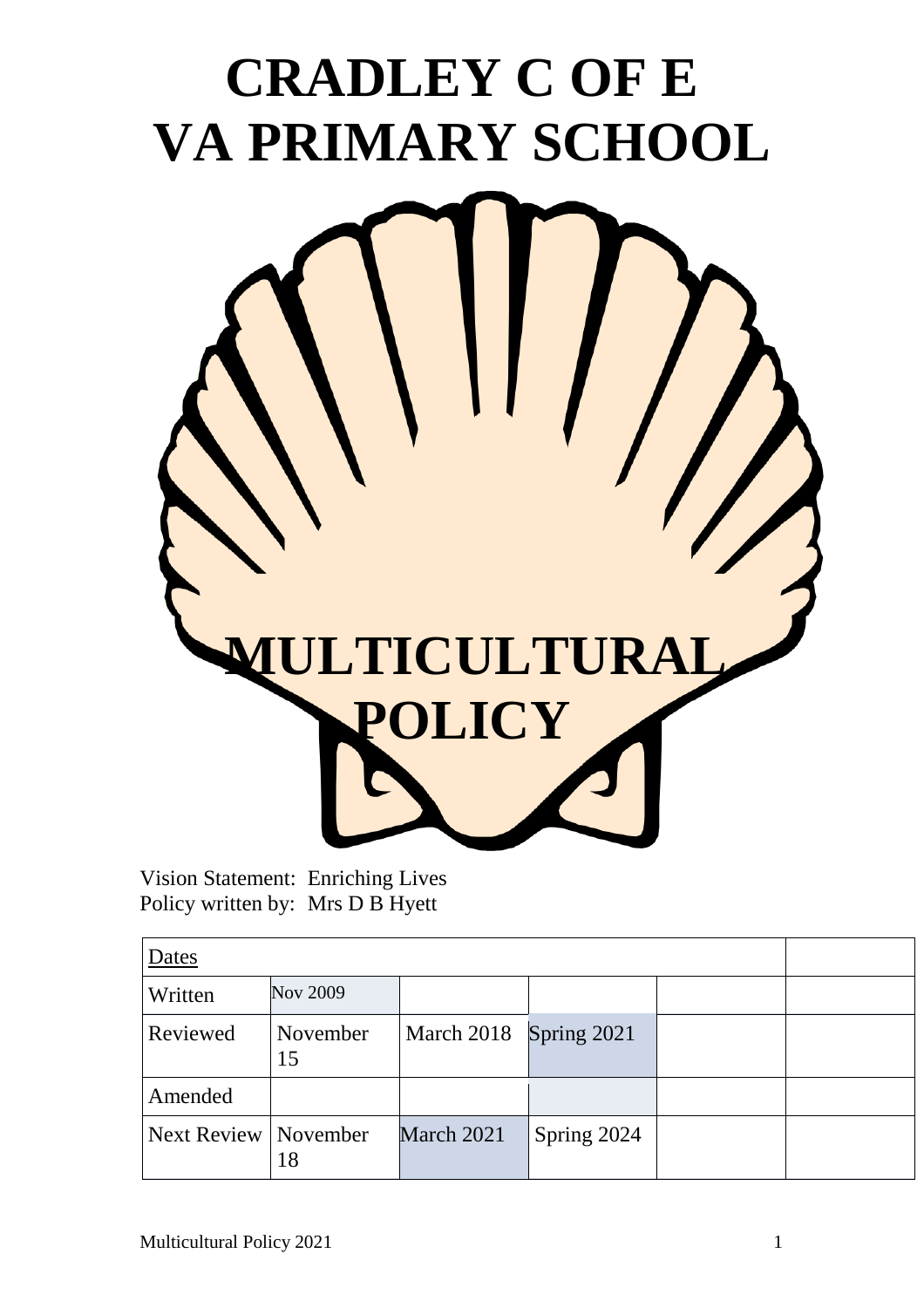# **CRADLEY C of E VA PRIMARY SCHOOL**

### **MULTICULTURAL POLICY**

*Matthew [28:18-20](http://www.biblica.com/en-us/bible/online-bible/niv/matthew/28/) <sup>18</sup>Then Jesus came to them and said, "All authority in heaven and on earth has been given to me. <sup>19</sup>Therefore go and make disciples of all nations, baptizing them in the name of the Father and of the Son and of the Holy Spirit,*

### 1, **Introduction**

- 1.1, This policy seeks to understand and appreciate the Britishness of our own culture including the history and development of our culture. It also seeks to show our pupils that they are growing up in a wider multicultural and multiracial society where they are subject to various attitudes towards minority groups, and also certain images of these groups portrayed by the media. These factors together are in an evolving state towards a Britain, which is ever changing.
- 1.2, This policy takes into account the changing requirements of the Equality Act 2010
- 1.3, As a church foundation, it is our Christian belief that Cradley School stands against racism and all forms of discrimination on the grounds of ethnic origin, religion, gender or disability.
- 1.4, This policy promotes our mission statement of "Enriching Lives"

#### 2, **Aims**

- $\Box$  to promote justice, equality of opportunity and fair treatment for all and thereby allow all pupils, irrespective of their ethnic origin, to achieve the level of success and self respect which they deserve, whilst retaining their cultural identity.
- $\Box$  to instill in pupils an awareness of racism and to establish an environment where school becomes effective in reducing prejudice and raising self-esteem.
- $\Box$  to prepare children for living in a complex multicultural society.
- $\Box$  to promote an understanding of a variety of cultures, valuing the positive contribution these make to the community, e.g. pupils should understand the differences in dress, hairstyles and diet. Parents can be fully involved themselves in cooking foods, from a variety of cultures, for children to taste.
- $\Box$  to provide a safe and welcoming place for all of its members.
- $\Box$  to provide an environment where racist assumptions, attitudes and behaviour are continually challenged.
- $\Box$  to provide a curriculum which emphasizes the positive aspects of all cultures and to give children the confidence that racism can and must be eradicated.
- $\Box$  to support the Children's Services in its multicultural and anti-racist policies, and to take the appropriate action to deal with any form of racism within the school.
- $\Box$  to recognize that the pupils themselves are often the most important multicultural resource within the classroom and their experiences are valued and shared.
- $\Box$  to recognize in our teaching the contributions to the development of Science,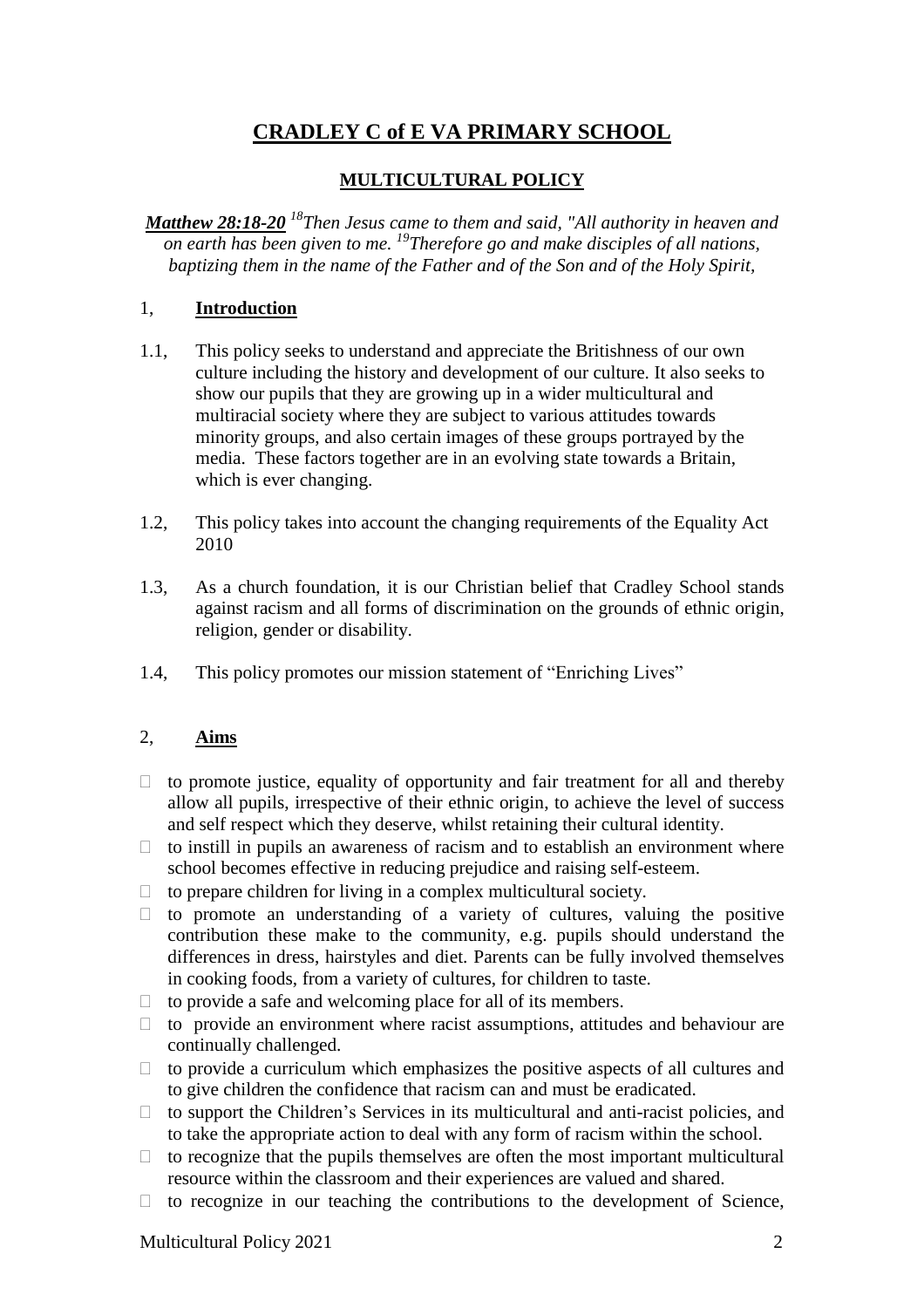Technology and the Arts which have been made by different cultures.

- $\Box$  to adopt the view that cultural diversity is a positive advantage.
- $\Box$  to contribute towards imparting a sense of citizenship in the pupils.
- $\Box$  the teachers will, by careful use of language and choice of resources, avoid reinforcing stereotypical views of society.
- $\Box$  to use self-evaluation by whole school discussion to assess the implementation of this policy and as an audit provision.
- $\Box$  All subject co-ordinators will continually review their schemes of work in the light of this policy with respect to content, methodology, aims and resources.

#### 3, **Choice of reading schemes, books and other literary resources**

- 3.1 Staff should choose and use resources:
- 3.1.1. which portray a world view as seen from different cultural perspectives and thereby communicate how it feels to be of another ethnic or cultural group.
- 3.1.2. which are factually accurate and use up-to-date text, illustrations and maps.
- 3.1.3. which do not:
	- stereotype individuals or groups.
	- equate only the white man with "civilization".
	- use paternalistic approaches to other peoples or cultures.
	- reduce all non-western societies to the exotic, picturesque and primitive.

3.1.4. which show the achievements and attributes of different societies, both past and present, e.g., Chinese and Islamic science, African civilizations before colonization and the benefits of the extended family system etc.

3.1.5. which show children of different ethnic groups involved in the activities described, e.g., physics, design, music, mathematics.

3.1.6. which positively and realistically portray children from a variety of ethnic and cultural groups and class backgrounds.

3.1.7. in which children from ethnic minority groups can find characters which enhance their self-esteem, where ethnic minority characters have important roles and adults hold positions of authority.

3.1.8. which show ethnic minority characters not having to justify themselves by being exceptionally virtuous or brave etc.

3.1.9. which have illustrations that avoid caricature.

3.1.10. which accurately reflect the population of Britain today:- are the representatives from the ethnic minorities in the text or illustrations merely token?

3.1.11. which use dialect appropriately and not to ridicule.

3.1.12. which use a range of folk tales from different oral or cultural traditions.

3.1.13. which use stories or poems written by children from different cultures.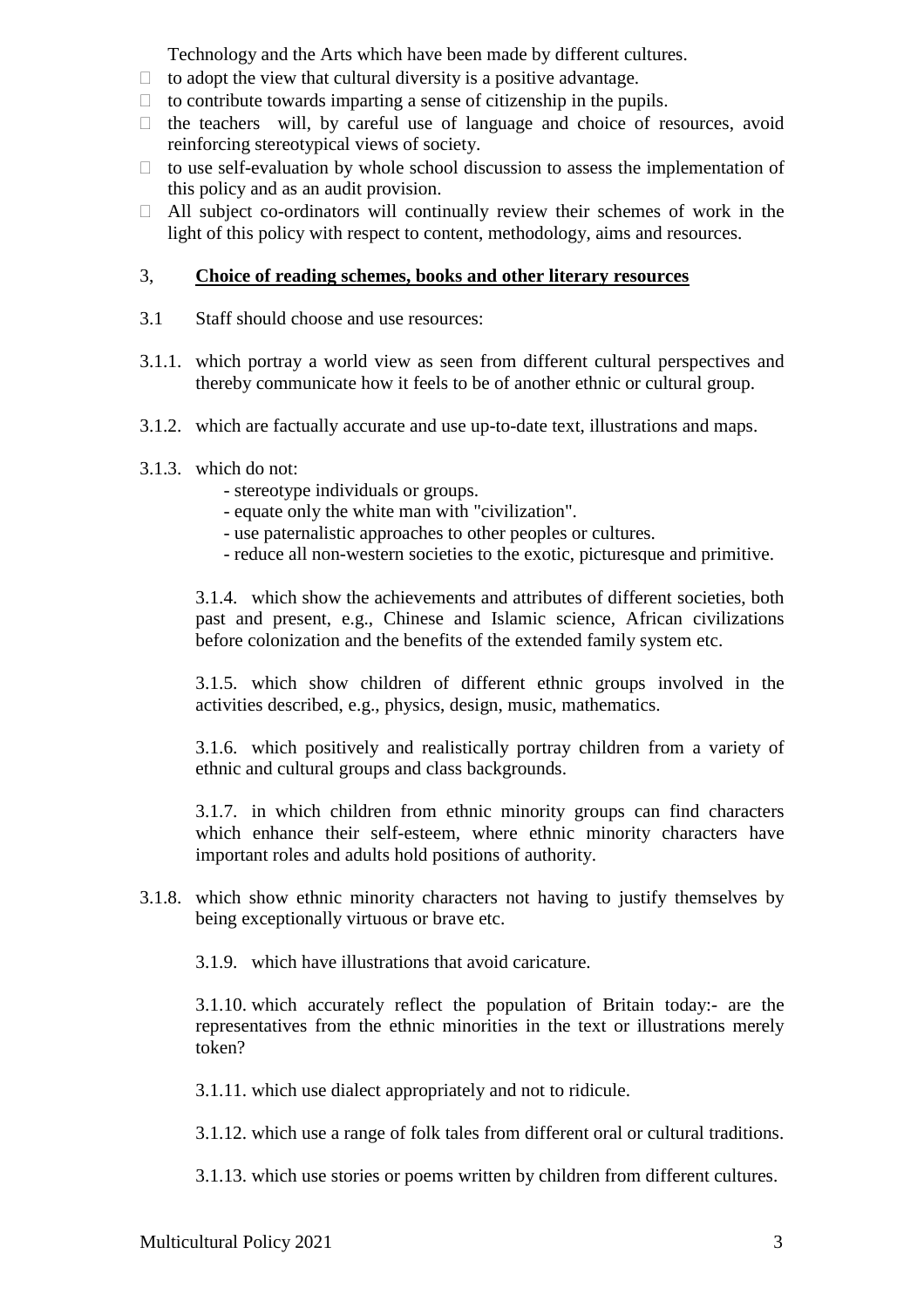# 4, RE

4.1, The scheme of work is designed to reflect and co-ordinate with the various religious festivals as they occur - so as to reflect the relevance of RE to everyday life. We use opportunities such as collective worship (Open the Book), Easter, Passover, Diwali and the Nativity play to actively involve pupils in the religions of Great Britain.

# 5, **Design and Technology**

5.1, In Design and Technology especially Textiles, Ceramics and Art, we work towards instilling in the pupils an appreciation and understanding of art, craft and designs from other cultures as well as those from Western-European culture.

# 6, **Drama**

6.1 Occasionally in drama, work is deliberately aimed at discussion and reflection on discrimination and racism. Children are encouraged to understand the feelings of minority groups. A wide range of integrated drama and music is used.

# 7, **English**

7.1 Wherever possible, we would endeavour to draw attention to the multi-ethnic origins of the English language. We look at how contemporary language is influenced by other cultures e.g. draw comparisons between American and UK English. When teaching literature one can explore a wide range of works from Afro-Caribbean, Asian and black American authors. A wide range of stories and poems are used and their origins are explored.

## 8, **Humanities**

8.1, Teachers dealing with issues of the third world and development have access to a wide range of material.

## 9, **Mathematics**

9.1, Mathematics taught at primary schools is derived from cultures other than those of Western Europe, e.g. Arabian. Many people are unaware of the origins of modern mathematics.

## 10, **Modern Languages**

10.1, Languages other than English can be explored when studying particular topics, e.g. some Greek words are learnt when studying ancient Greece.

## 11, **Music**

Multicultural Policy 2021 4 11.1, The wealth of 'World Music' available today as heard in recordings, live